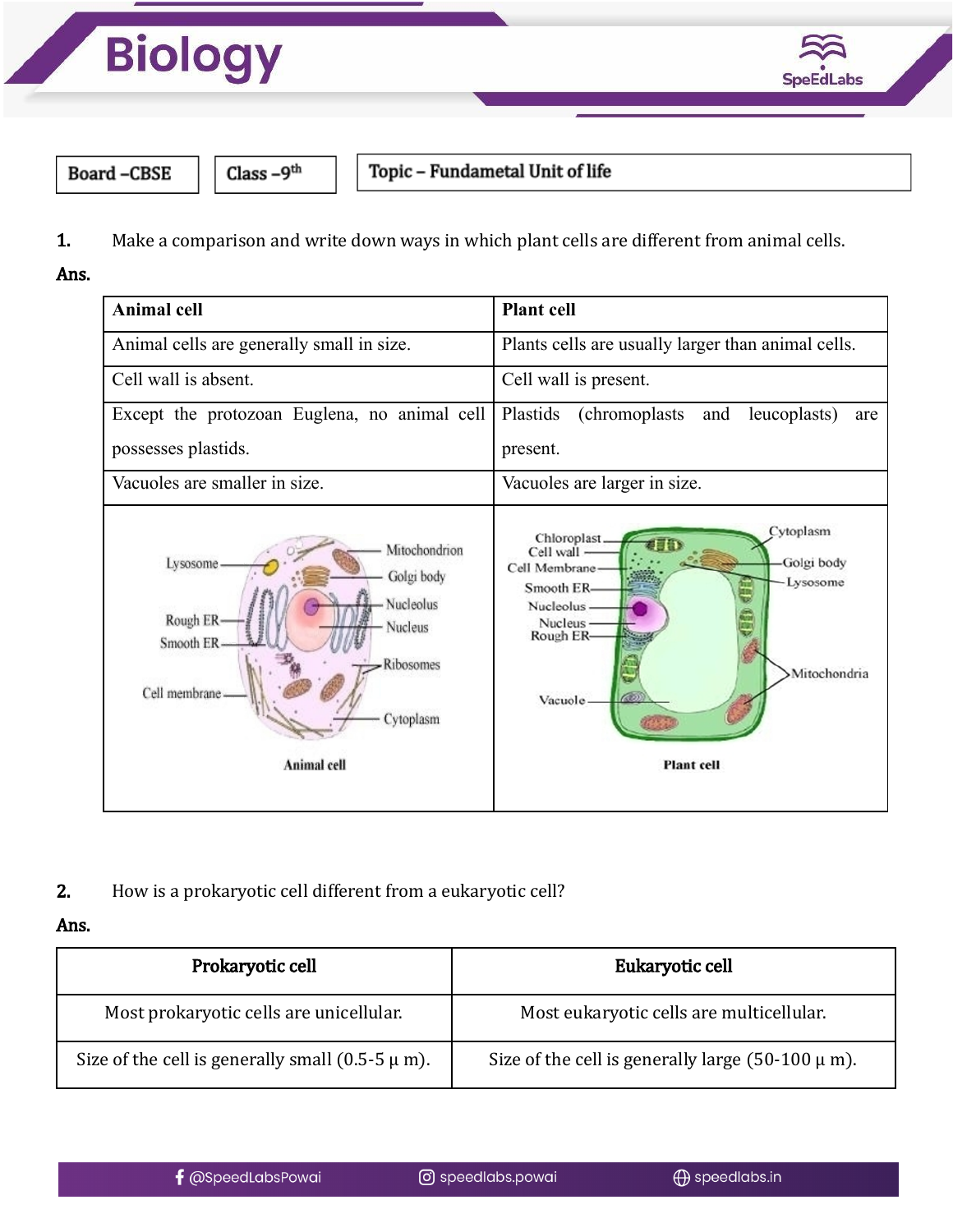## **Biology**



| Nuclear region is poorly defined due to the              | Nuclear region is well-defined and is surrounded by |
|----------------------------------------------------------|-----------------------------------------------------|
| absence of a nuclear membrane or the cell                | a nuclear membrane, or true nucleus bound by a      |
| lacks true nucleus.                                      | nuclear membrane is present in the cell.            |
| It contains a single chromosome. Nucleolus is<br>absent. | It contains more than one chromosome.               |
| Membrane-bound cell organelles such as                   | Cell organelles such as mitochondria, plastids,     |
| plastids, mitochondria, endoplasmic                      | endoplasmic reticulum, Golgi apparatus, Iysosomes,  |
| reticulum, Golgi apparatus, etc. are absent.             | etc. are present.                                   |
| Cell division occurs only by mitosis.                    | Cell division occurs by mitosis and meiosis.        |
| Prokaryotic cells are found in bacteria and              | Eukaryotic cells are found in fungi, plants, and    |
| blue-green algae.                                        | animal cells.                                       |

- 3. What would happen if the plasma membrane ruptures or breaks down?
- Ans. If the plasma membrane of a cell is ruptured, then the cell will die. The plasma membrane regulates the movement of substances in and out of the cell by diffusion or osmosis. Thus, if the plasma membrane is ruptured, then the cell might leak out its contents.
- 4. What would happen to the life of a cell if there was no Golgi apparatus?
- Ans. If there was no Golgi apparatus in the cell, then most activities performed by the Golgi apparatus will not take place.

(i) Membranes of the Golgi apparatus are often connected to ER membranes. It collects simpler molecules and combines them to make more complex molecules. These are then packaged in small vesicles and are either stored in the cell or sent out as per the requirement. Thus, if the Golgi apparatus is absent in the cell, then the above process of storage, modification, and packaging of products will not be possible.

(ii) The formation of complex sugars from simple sugars will not be possible as this takes place with the help of enzymes present in Golgi bodies.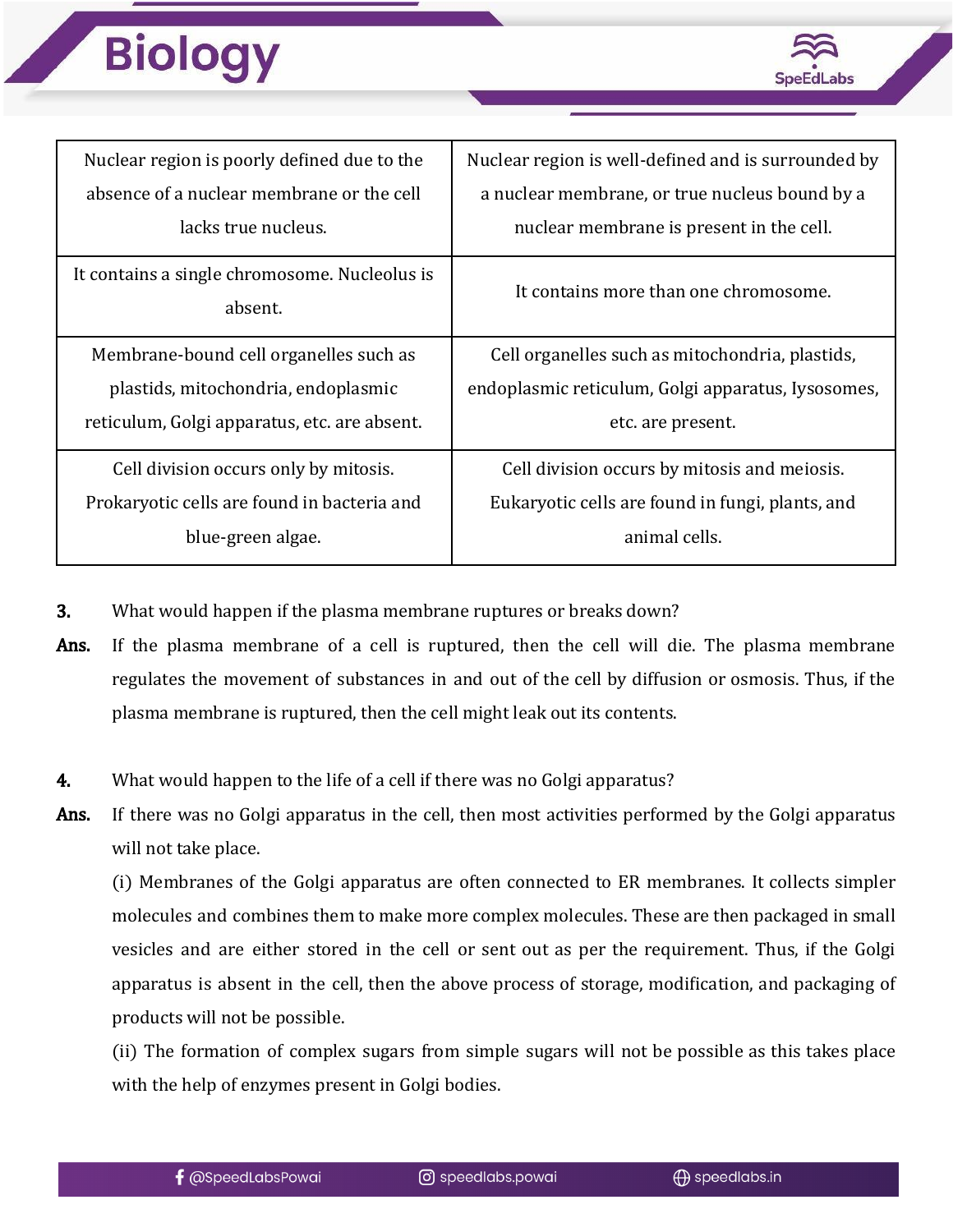

(iii) The Golgi apparatus is involved in the formation of lysosomes or peroxisomes. Thus, if the Golgi body is absent in a cell, the synthesis of lysosomes or peroxisomes will not be possible in the cell.

- 5. Which organelle is known as the powerhouse of the cell? Why?
- Ans. Mitochondria are known as the powerhouse of cells. Mitochondria create energy for the cell, and this process of creating energy for the cell is known as cellular respiration. Most chemical reactions involved in cellular respiration occur in the mitochondria. The energy required for various chemical activities needed for life is released by the mitochondria in the form of ATP (Adenosine triphosphate) molecules. For this reason, mitochondria are known as the powerhouse of cells.
- 6. Where do the lipids and proteins constituting the cell membrane get synthesized?

Ans. Lipids and proteins constituting the cell membrane are synthesized in the endoplasmic reticulum. SER (Smooth endoplasmic reticulum) helps in the manufacturing of lipids. RER (Rough endoplasmic reticulum) has particles attached to its surface, called ribosomes. These ribosomes are the site for protein synthesis.

- 7. How does an Amoeba obtain its food?
- Ans. Amoeba obtains their food through the process of endocytosis. The flexibility of the cell membrane enables the cell to engulf the solid particles of food and other materials from its external environment.



Cell engulfing food particle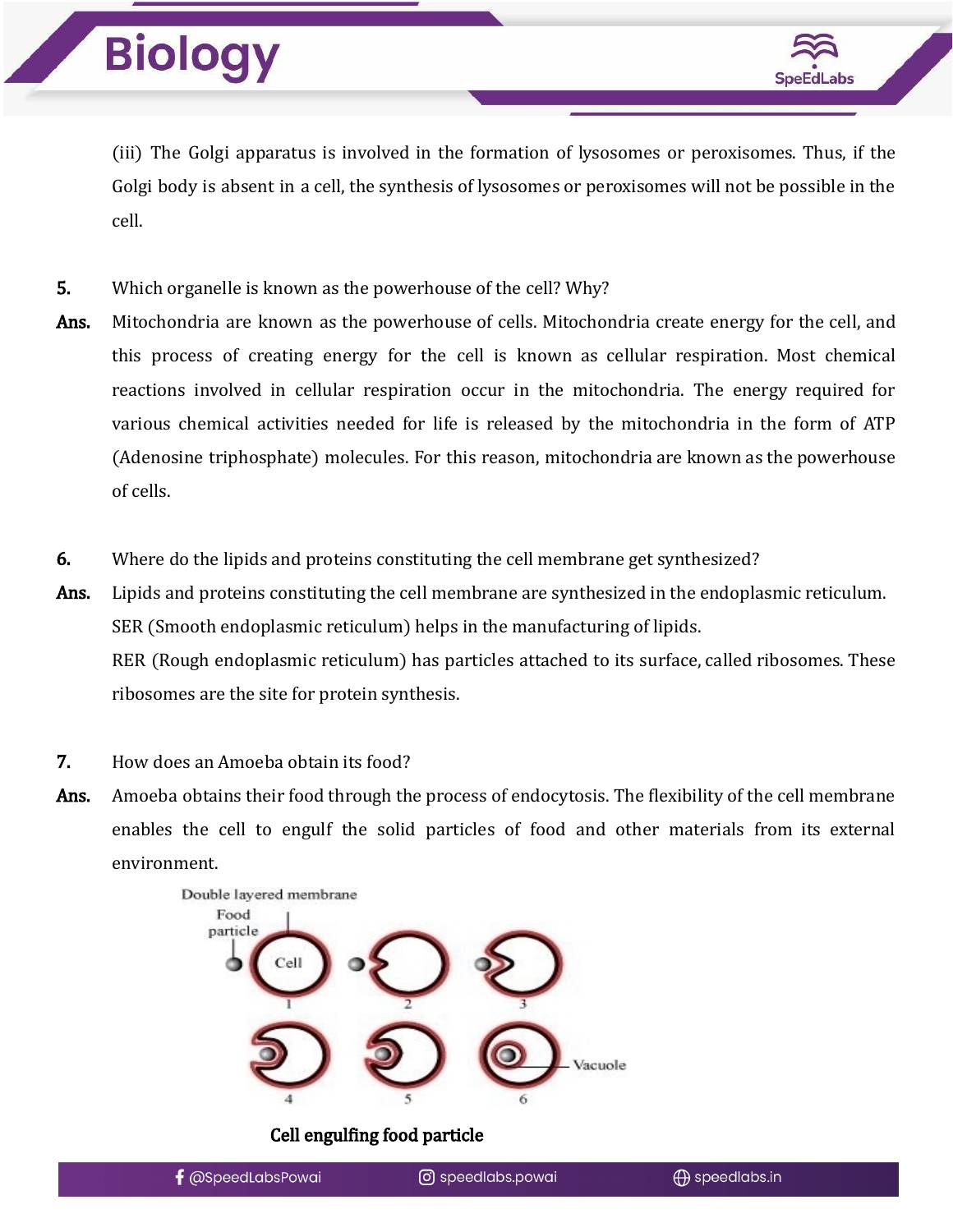



- 8. What is osmosis?
- Ans. The movement of water molecules from a region of high concentration to a region of low concentration through a selectively permeable membrane is called osmosis. It is a special case of diffusion, where the medium is water.

For example, if the medium surrounding the cell has a higher water concentration than the cell i.e., if the solution is a dilute solution, then the cell will gain water by osmosis.



Movement of water inside the cell

9. Carry out the following osmosis experiment.

Take four peeled potato halves and scoop each one out to make potato cups. One of these potato cups should be made from a boiled potato. Put each potato cup in a trough containing water. Now,

- (a) Keep cup a empty
- (b) Put one teaspoon sugar in cup B
- (c) Put one teaspoon salt in cup C
- (d) Put one teaspoon sugar in the boiled potato cup D.

Keep these for two hours. Then observe the four potato cups and answer the following.

- (i) Explain why water gathers in the hollowed portion of B and C.
- (ii) Why is potato A necessary for this experiment?
- (iii) Explain why water does not gather in the hollowed-out portions of A and D.

Ans.